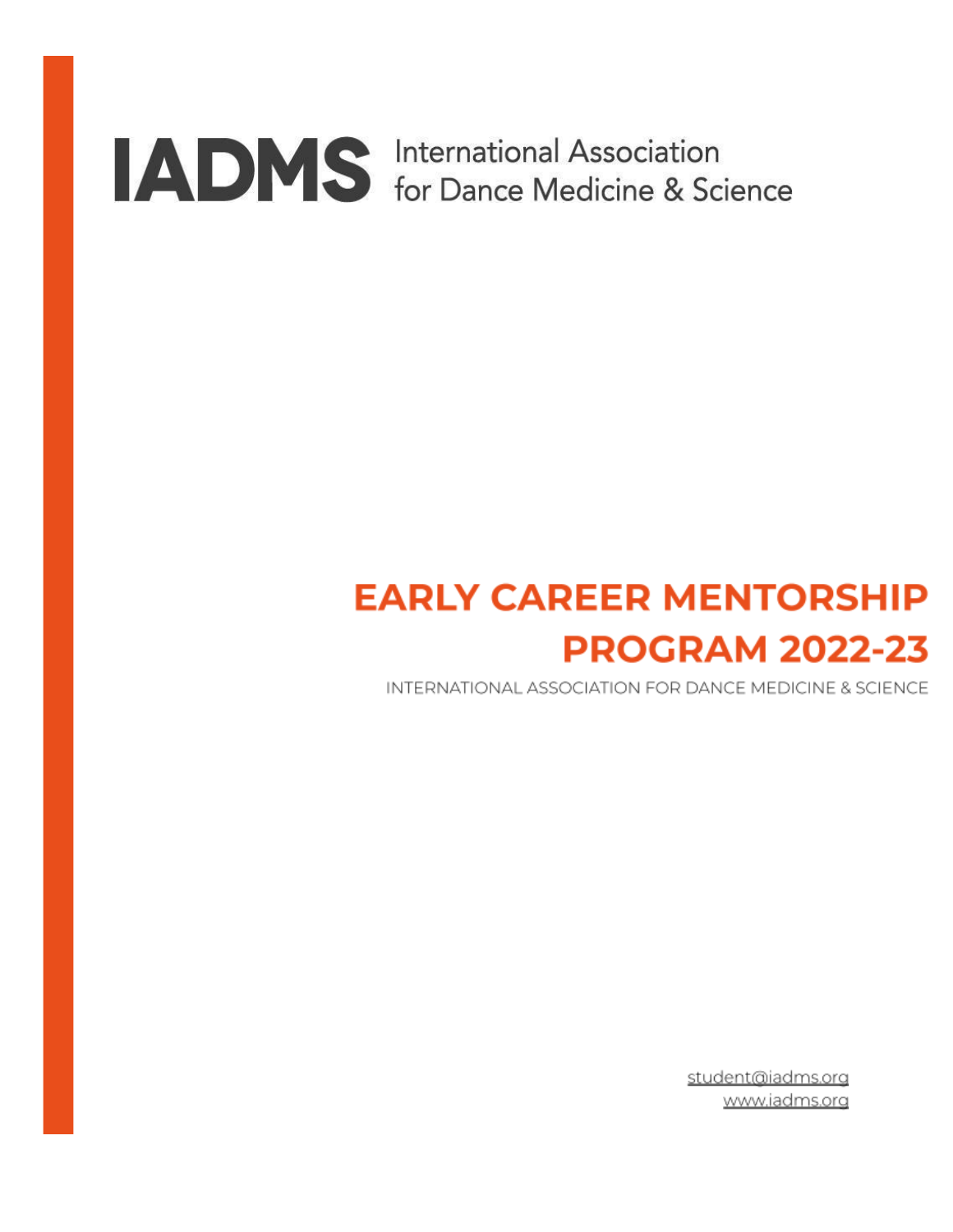## **IADMS** International Association

#### **Mission**

The IADMS Early Career Mentorship Program is designed to connect undergraduate and postgraduate students pursuing further education and careers in dance medicine and science to professional members in the field. The mentorship program will foster a welcoming community for dance science newcomers by enabling experienced members to share their knowledge and experiences with student and recent graduate members, further developing their leadership and mentoring skills. The mentorship program will, therefore, support both mentee and mentor members of the community, and contribute to the longevity of dance medicine and science by providing education, networking, and professional development opportunities.

#### **Framework and Timeline**

The IADMS Mentorship Program takes a goal-based approach. Mentees will identify a specific goal or question – a Mentorship Motive – that they would like a mentor to support them in achieving or answering. Mentors are then matched to mentees based on the extent to which they can support a mentee's Mentorship Motive.

Applications for the program will open May 1 and will close August 1, 2022. Mentorship pairs attending the 32nd Annual Conference in Limerick, Ireland will be asked to attend an in-person meet and greet session, which will take place between October 28-31, 2022. Pairs not attending the conference will have their first meeting virtually, in the weeks immediately before or after the conference. After reviewing the mentorship program goals and agreements, pairs will clarify the Mentorship Motive to be addressed over the next year, agree on a broad plan of action and a schedule of between one to four follow-up mentoring sessions in-person or online.



Prior to the 33rd IADMS Annual Conference in October 2023, pairs will be asked to reflect on their experiences and provide feedback in an evaluation survey. Pairs are welcome to reconnect at the conference, however, following the one-year commitment of the mentorship program, any further interaction between mentors and mentees is at the discretion of the pairing.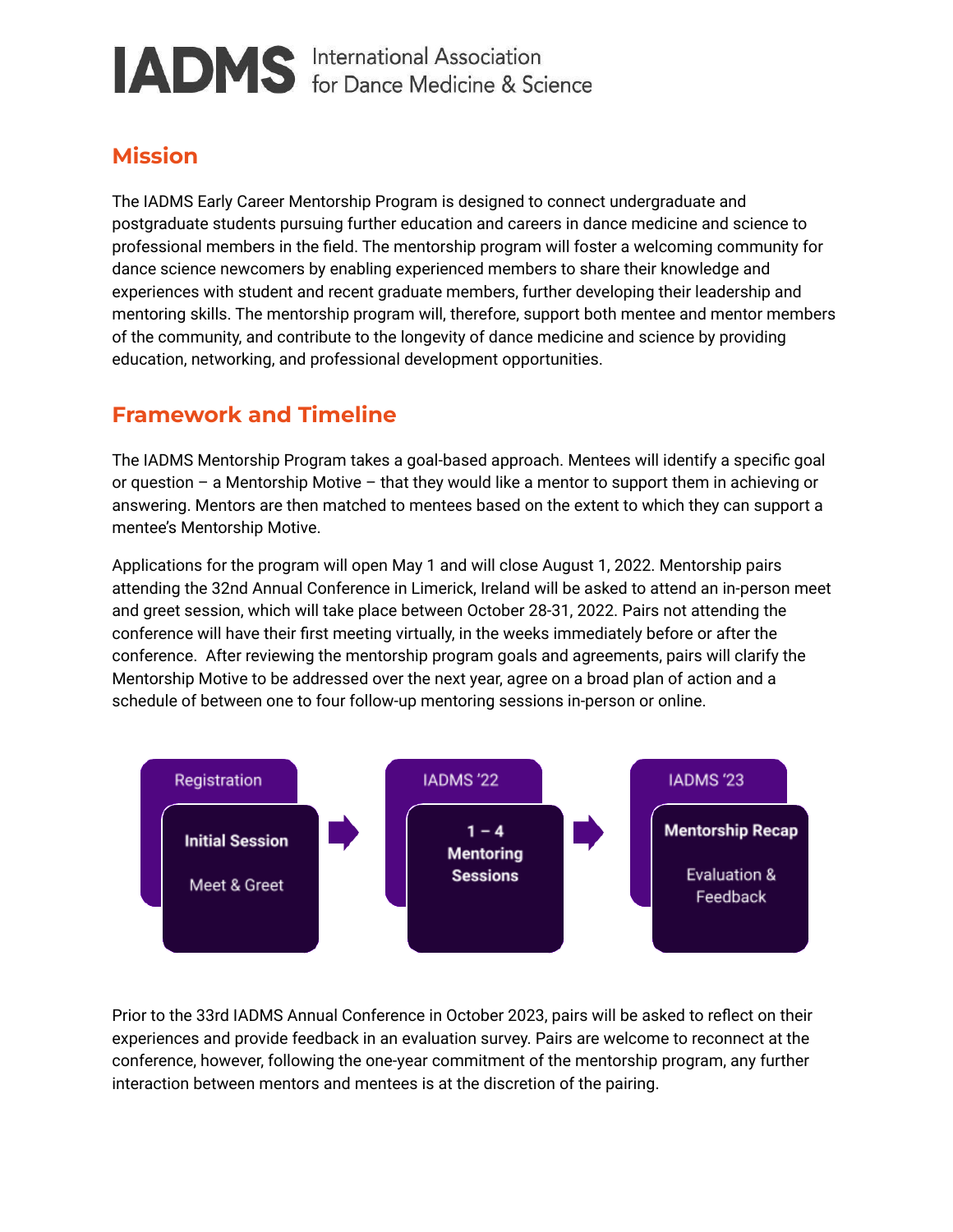### **IADMS** International Association

#### **Role Responsibilities and Commitments**

By taking part in the IADMS Mentorship Program, mentees and mentors have agreed to uphold the following role responsibilities:

#### **Mentee Responsibilities**

- Must be a student or recent graduate (three years out of program) in dance medicine and science or a related field
- Define and keep interactions with the mentor focused on the Mentorship Motive
- Commit to one to four follow-up interactions as agreed upon by the pair
- Ensure timely responses with email correspondence
- Refrain from asking mentors for support in any ongoing school-related work (i.e., assessments, research projects, theses, etc.)
- Take responsibility for scheduling meeting times and ensure one is organized for meetings by creating an agenda and preparing questions
- Be respectful of the mentor's time and be open to receiving guidance and advice
- Participate in honest, respectful, and relevant conversations and maintain a sense of open-mindedness and possibility in respect to the value of advice, suggestion and ideas proposed by the mentor
- Act with integrity and commitment, taking action to achieve your nominated goal, and seek clarification if something is unclear to you

#### **Mentor/Peer Responsibilities**

- Must have a higher education degree and/or extensive professional experience in dance medicine and science or a related field
- Peer mentors must be postgraduate students in dance medicine and science or a related field
- Agree to complete the Mentee Selection Form
- Commit to one to four follow-up interactions as agreed upon by the pair
- Ensure timely responses with email correspondence
- Refrain from advising mentees regarding any ongoing school-related work (i.e., assessments, research projects, theses, etc.)
- Provide support and guidance working towards the goals of the mentee's Mentorship Motive and challenge the mentee appropriately in respect to the attainment of nominated goals
- Be understanding, direct, transparent, and authentic when engaging in communication
- Maintain a professional and ethical working relationship, ensuring a safe, supportive, and respectful environment for each meeting
- Ask questions to encourage clarity and empower the mentee towards a self-directed approach in their growth and development
- Act as a role model, embodying your profession's values and ethical standards